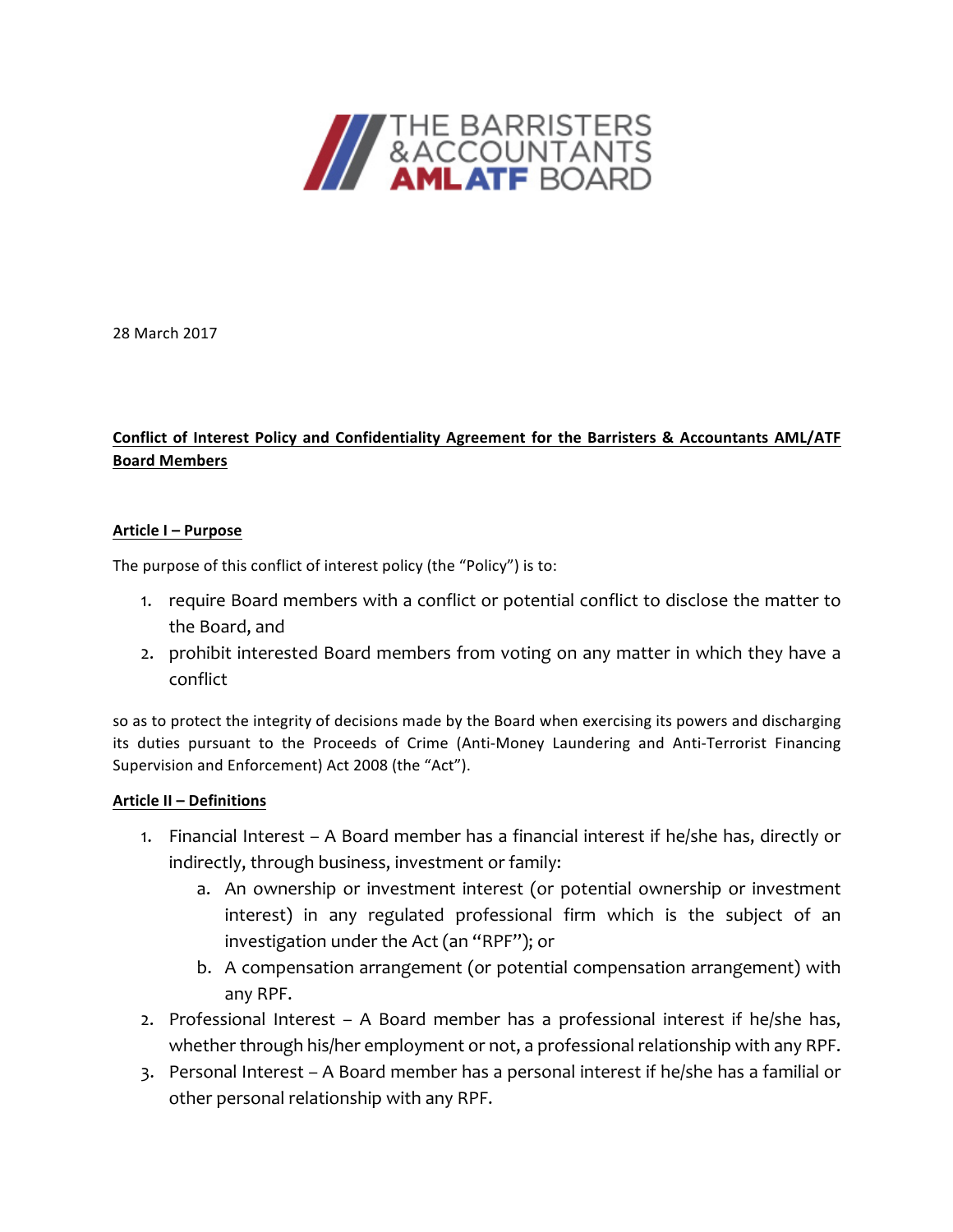### **Article III – Procedures**

# 1. Duty to Disclose

In connection with any actual or potential conflict of interest, all Board members must disclose the existence of any financial, professional or personal interest in an RPF and be given the opportunity to disclose all material facts to the Board.

# 2. Determining Whether a Conflict of Interest Exists

After disclosure of the financial, professional or personal interest in an RPF and all material facts, and after any discussion with the relevant Board member(s), he/ she/they shall leave the Board meeting while the conflict of interest is discussed and voted upon. The remaining Board members shall decide whether the conflict should disqualify the Board member(s) from voting on a particular matter.

# 3. Recusal of Self

Any Board member may recuse himself or herself at any time from involvement in any decision or discussion in which the Board member believes he or she has or may have a conflict of interest, without going through the process for determining whether a conflict of interest exists.

## 4. Violations of the Policy

- a. If the Board has reasonable cause to believe a Board member has failed to disclose actual or potential conflicts of interest, it shall inform the Board member of the basis for such belief and afford the Board member an opportunity to explain the alleged failure to disclose.
- b. If, after hearing the Board member's response and after making further investigation as warranted by the circumstances, the Board determines the Board member has failed to disclose an actual or potential conflict of interest, it shall take appropriate corrective action.

## **Article IV – Records of Proceedings**

The Minutes of the Board shall contain:

1. The name(s) of the Board member(s) who disclosed or otherwise were found to have a financial, professional or personal interest in connection with an RPF, the nature of the interest, any action taken to determine whether a conflict of interest was present and the Board's decision as to the suitability of the disclosing member to vote on the matter.